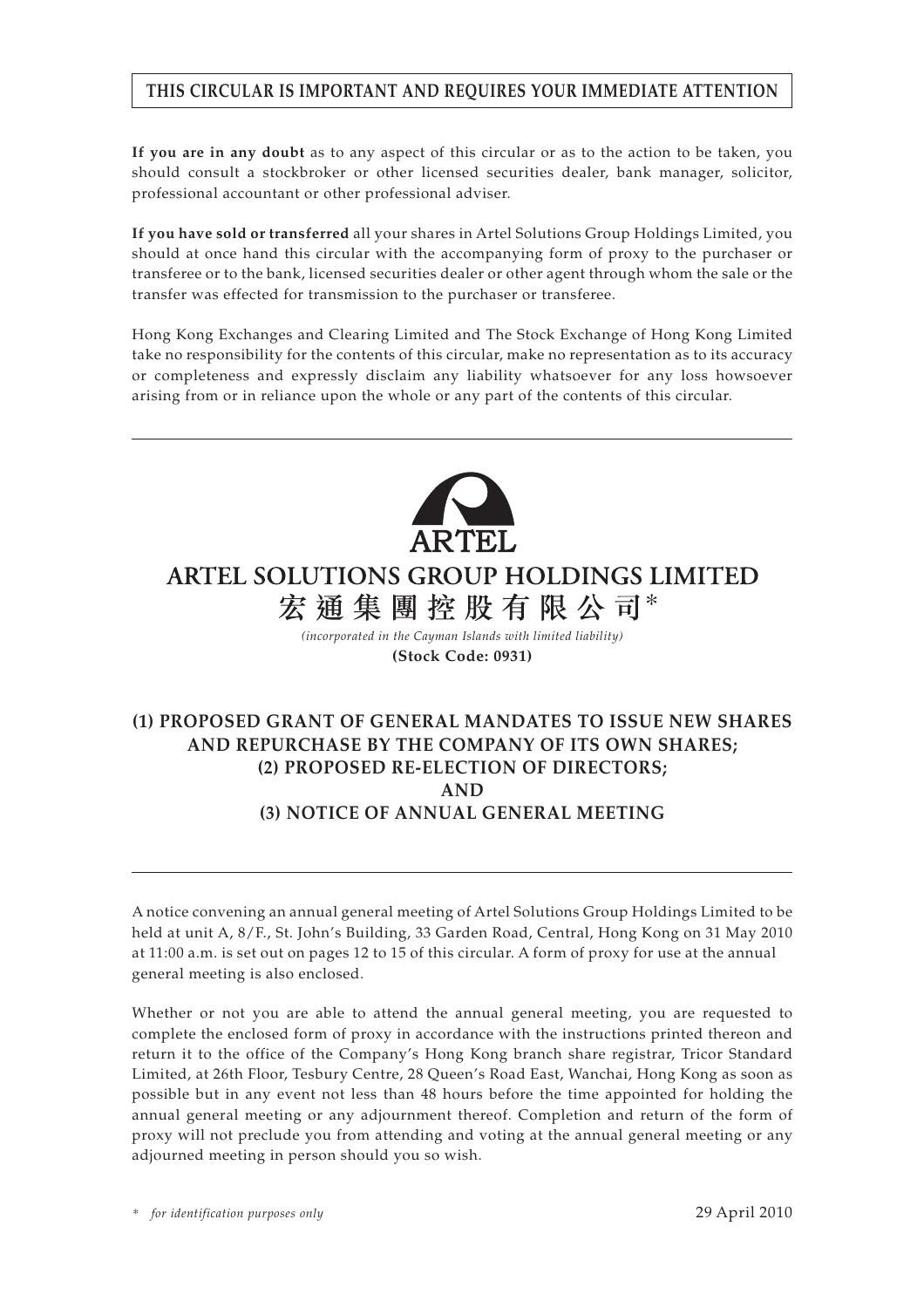# **CONTENTS**

# *Page*

|                                                                 | $\mathbf{1}$   |
|-----------------------------------------------------------------|----------------|
| Letter from the Board                                           |                |
|                                                                 | 3              |
| Proposed Re-election of Retiring Directors                      | $\overline{4}$ |
| Proposed General Mandates to Issue and Repurchase Shares        | $\overline{4}$ |
|                                                                 | 5              |
|                                                                 | 5              |
|                                                                 | 5              |
| Appendix I - Information on Retiring Directors                  | 6              |
| Appendix II - Explanatory Statement on Share Repurchase Mandate | 9              |
|                                                                 | 12             |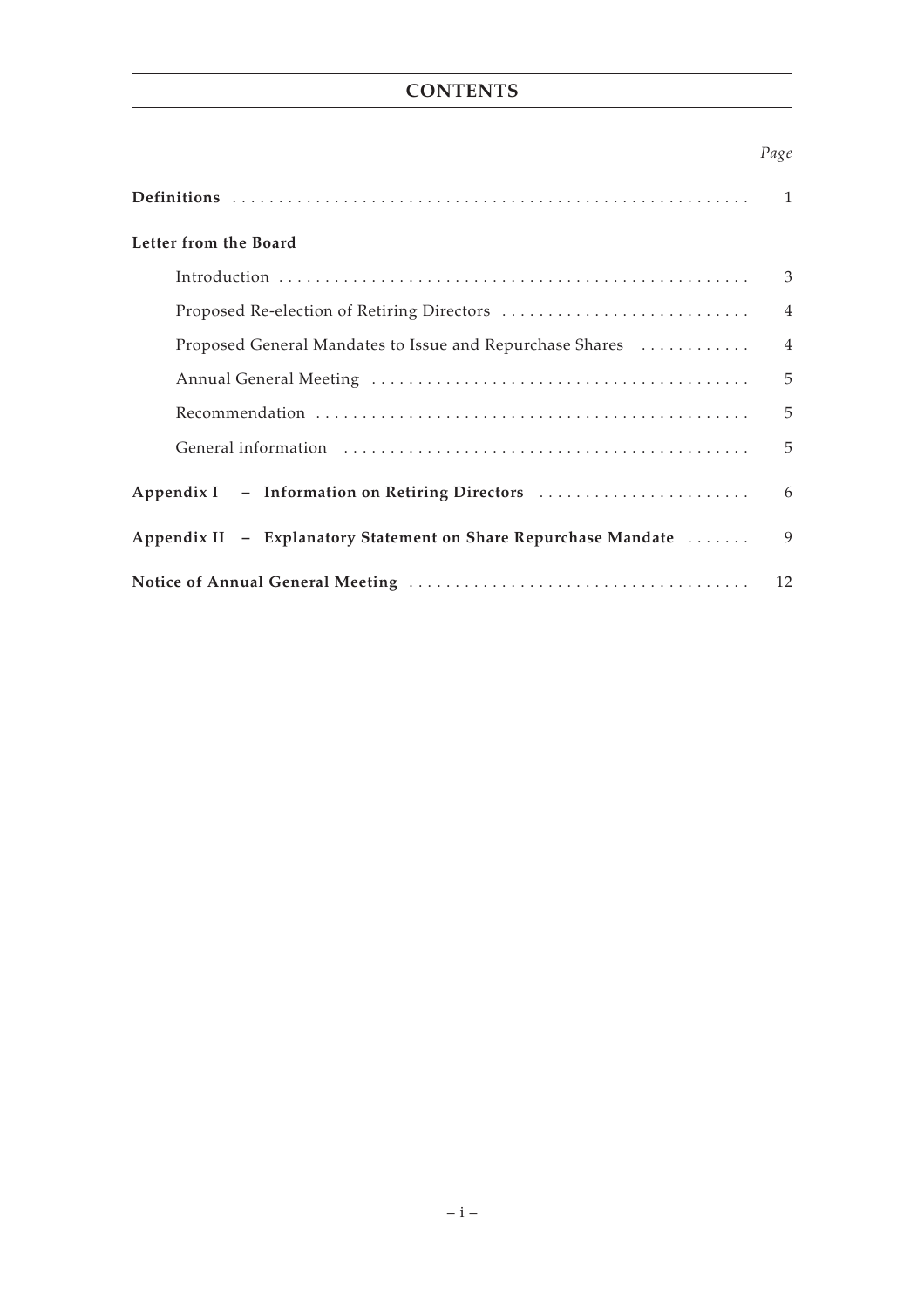*In this circular, unless the context otherwise requires, the following expressions shall have the following meanings:*

| "AGM Notice"                  | notice of the Annual General Meeting which is set out<br>on pages 12 to 15 of this circular;                                                                                                                                                                                    |
|-------------------------------|---------------------------------------------------------------------------------------------------------------------------------------------------------------------------------------------------------------------------------------------------------------------------------|
| "Annual General Meeting"      | the annual general meeting of the Company to be held<br>at Unit A, 8/F., St. John's Building, 33 Garden Road,<br>Central, Hong Kong on 31 May 2010 at 11:00 a.m. or<br>any adjournment thereof;                                                                                 |
| "Articles of Association"     | the articles of association of the Company, and<br>"Article" shall mean an Article of the Articles of<br>Association;                                                                                                                                                           |
| "associate(s)"                | has the same meaning ascribed to it in the Listing<br>Rules;                                                                                                                                                                                                                    |
| "Board"                       | the board of Directors;                                                                                                                                                                                                                                                         |
| "Code"                        | the Hong Kong Code on Takeovers and Mergers;                                                                                                                                                                                                                                    |
| "Companies Ordinance"         | the Companies Ordinance (Chapter 32 of the Laws of<br>Hong Kong);                                                                                                                                                                                                               |
| "Company"                     | Artel Solutions Group Holdings Limited 宏通集團控股<br>有限公司*, a company incorporated in the Cayman<br>Islands with limited liability and the issued Shares of<br>which are listed on the Stock Exchange;                                                                              |
| "Directors"                   | the directors of the Company;                                                                                                                                                                                                                                                   |
| "Existing Issue Mandate"      | a general mandate granted to the Directors at the<br>annual general meeting of the Company held on 18<br>May 2009 to allot, issue and deal with Shares not<br>exceeding 20% of the aggregate nominal amount of<br>the issued share capital of the Company as at 18 May<br>2009; |
| "Existing Repurchase Mandate" | a general mandate granted to the Directors at the<br>annual general meeting of the Company held on 18<br>May 2009 to repurchase Shares not exceeding 10% of<br>the aggregate nominal amount of the issued share<br>capital of the Company as at 18 May 2009;                    |
| "Group"                       | the Company and its subsidiaries;                                                                                                                                                                                                                                               |
| "HK\$"                        | Hong Kong dollars;                                                                                                                                                                                                                                                              |

*\* for identification purposes only*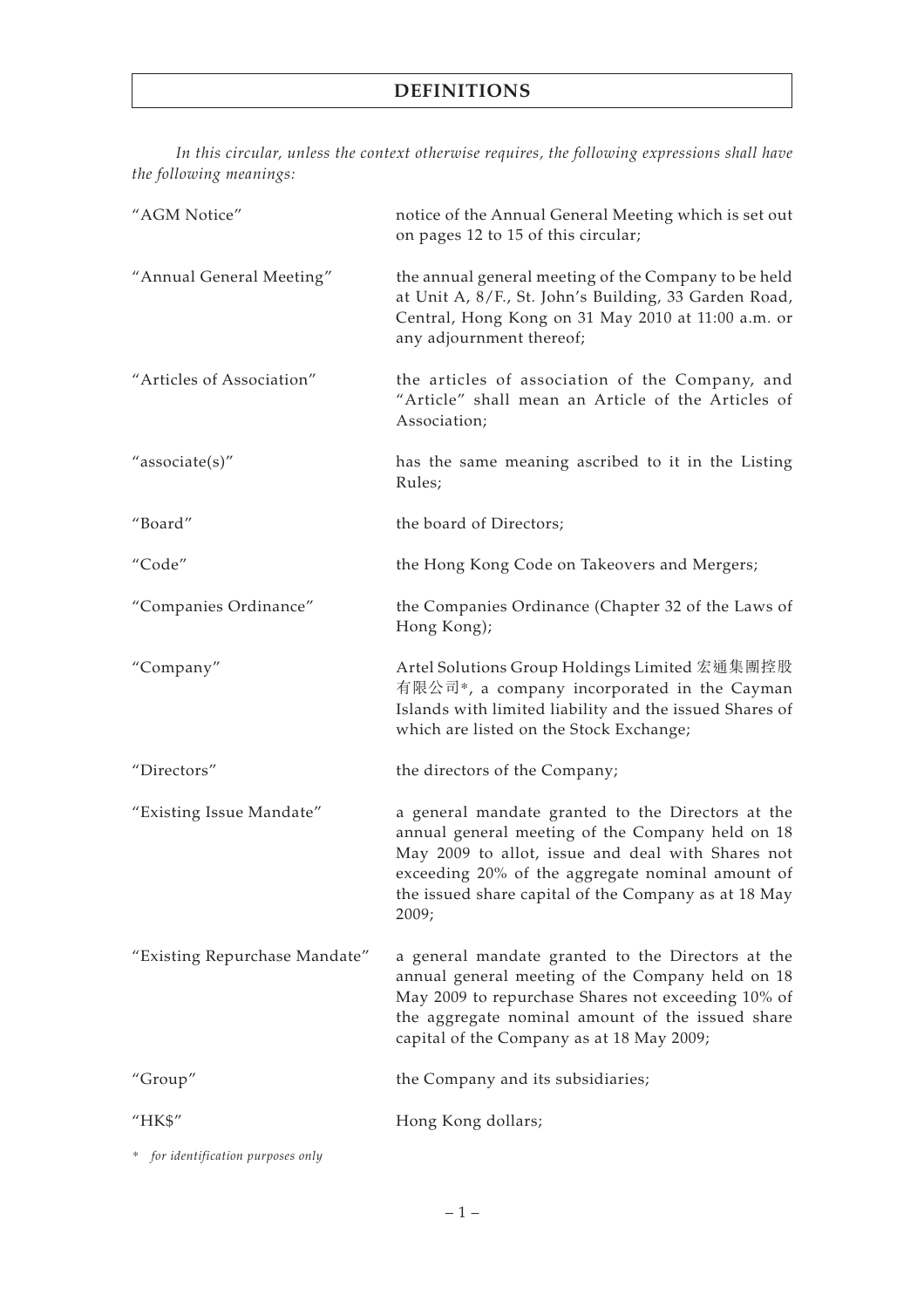# **DEFINITIONS**

| "Hong Kong"                      | the Hong Kong Special Administrative Region of the<br>PRC;                                                                                                                                                                                                                                                                      |
|----------------------------------|---------------------------------------------------------------------------------------------------------------------------------------------------------------------------------------------------------------------------------------------------------------------------------------------------------------------------------|
| "Latest Practicable Date"        | 26 April 2010, being the latest practicable date prior to<br>the printing of this circular for ascertaining certain<br>information in this circular;                                                                                                                                                                            |
| "Listing Rules"                  | the Rules Governing the Listing of Securities on the<br>Stock Exchange;                                                                                                                                                                                                                                                         |
| "Ordinary Resolutions"           | the ordinary resolutions to be proposed and passed at<br>the Annual General Meeting as set out in the AGM<br>Notice;                                                                                                                                                                                                            |
| "PRC"                            | the People's Republic of China, which for the purpose<br>of this circular shall exclude Hong Kong, the Macau<br>Special Administrative Region of the PRC and<br>Taiwan;                                                                                                                                                         |
| "Proposed Issue Mandate"         | a general mandate proposed to be granted to the<br>Directors at the Annual General Meeting to allot,<br>issue and deal with Shares not exceeding 20% of the<br>aggregate nominal amount of the issued share capital<br>of the Company as at the date of passing of relevant<br>resolution granting such proposed issue mandate; |
| "Proposed Repurchase<br>Mandate" | a general mandate proposed to be granted to the<br>Directors at the Annual General Meeting to<br>repurchase Shares not exceeding 10% of the aggregate<br>nominal amount of the issued share capital of the<br>Company as at the date of passing of relevant<br>resolution granting such proposed repurchase<br>mandate;         |
| "Retiring Directors"             | Mr. Li Kai Yien, Arthur Albert, Ms. Li Shu Han,<br>Eleanor Stella and Mr. Lee Kong Leong;                                                                                                                                                                                                                                       |
| " $SFO"$                         | the Securities and Futures Ordinance (Chapter 571 of<br>the Laws of Hong Kong);                                                                                                                                                                                                                                                 |
| "Share $(s)$ "                   | share(s) in the share capital of the Company;                                                                                                                                                                                                                                                                                   |
| "Shareholder(s)"                 | holder(s) of the Share(s);                                                                                                                                                                                                                                                                                                      |
| "Stock Exchange"                 | The Stock Exchange of Hong Kong Limited;                                                                                                                                                                                                                                                                                        |
| $\frac{1}{10}$ $\frac{1}{10}$    | per cent.                                                                                                                                                                                                                                                                                                                       |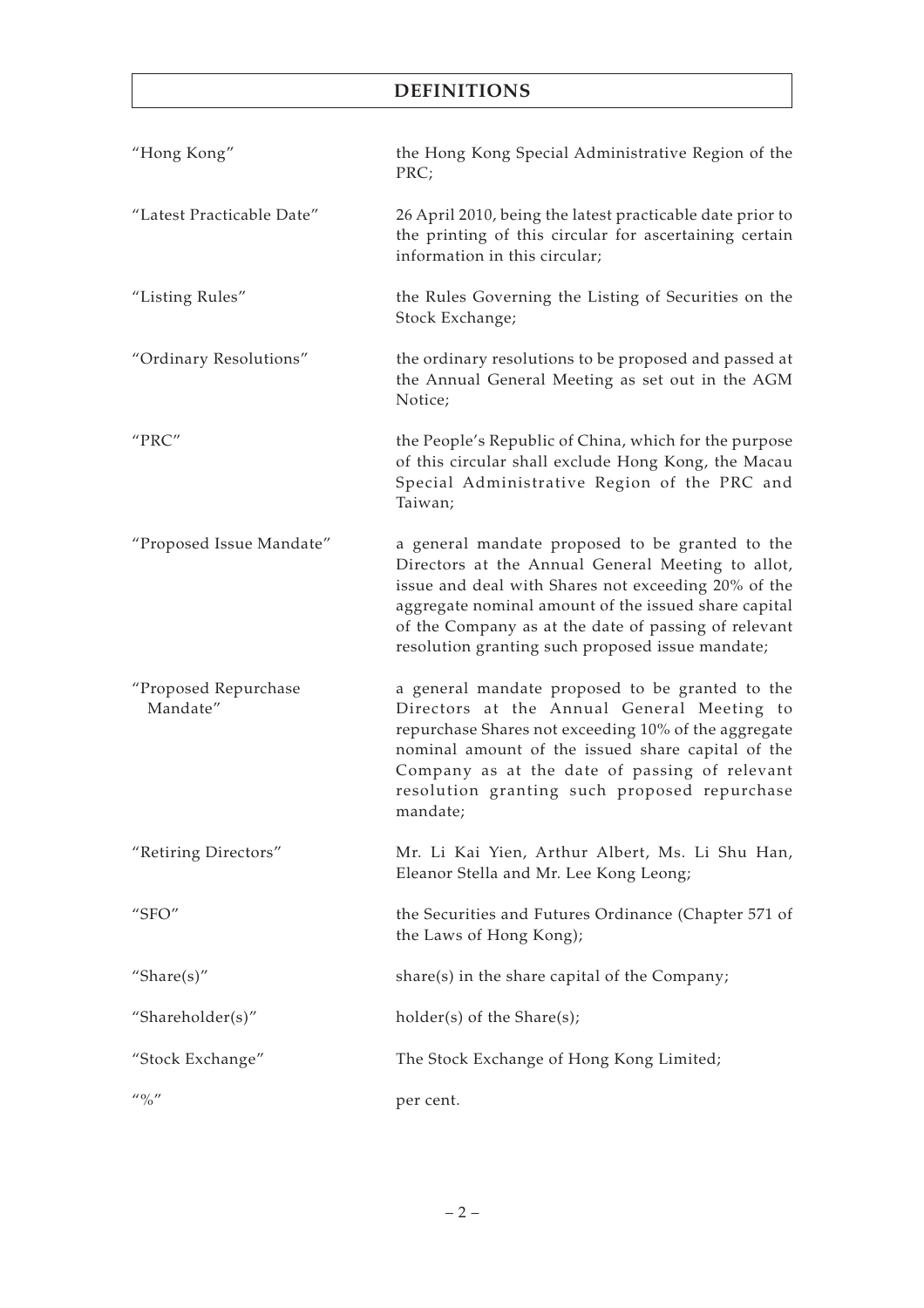### **LETTER FROM THE BOARD**



# ARTEL SOLUTIONS GROUP HOLDINGS LIMITED 宏通集團控股有限公司\*

*(incorporated in the Cayman Islands with limited liability)* **(Stock Code: 0931)**

*Executive Directors:* Mr. Kan Che Kin, Billy Albert Mrs. Kan Kung Chuen Lai Ms. Li Shu Han, Eleanor Stella Mr. Li Kai Yien, Arthur Albert

*Independent Non-executive Directors:* Mr. Li Siu Yui Mr. Ip Woon Lai Mr. Lee Kong Leong

*Registered office:* Cricket Square Hutchins Drive P.O. Box 2681 Grand Cayman KY1-1111 Cayman Islands

*Principal place of business in Hong Kong :* Unit A, 8/F. St. John's Building 33 Garden Road Central Hong Kong

29 April 2010

*To the Shareholders and for information only, holder(s) of outstanding convertible notes of the Company*

Dear Sir or Madam,

## **(1) PROPOSED GRANT OF GENERAL MANDATES TO ISSUE NEW SHARES AND REPURCHASE BY THE COMPANY OF ITS OWN SHARES; (2) PROPOSED RE-ELECTION OF DIRECTORS; AND (3) NOTICE OF ANNUAL GENERAL MEETING**

#### **INTRODUCTION**

The purpose of this circular is to provide you with information in respect of the Ordinary Resolutions to be proposed at the Annual General Meeting for the approval of (a) the proposed re-election of the Retiring Directors; (b) the grant to the Directors of the Proposed Issue Mandate; (c) the grant to the Directors of the Proposed Repurchase

*\* for identification purposes only*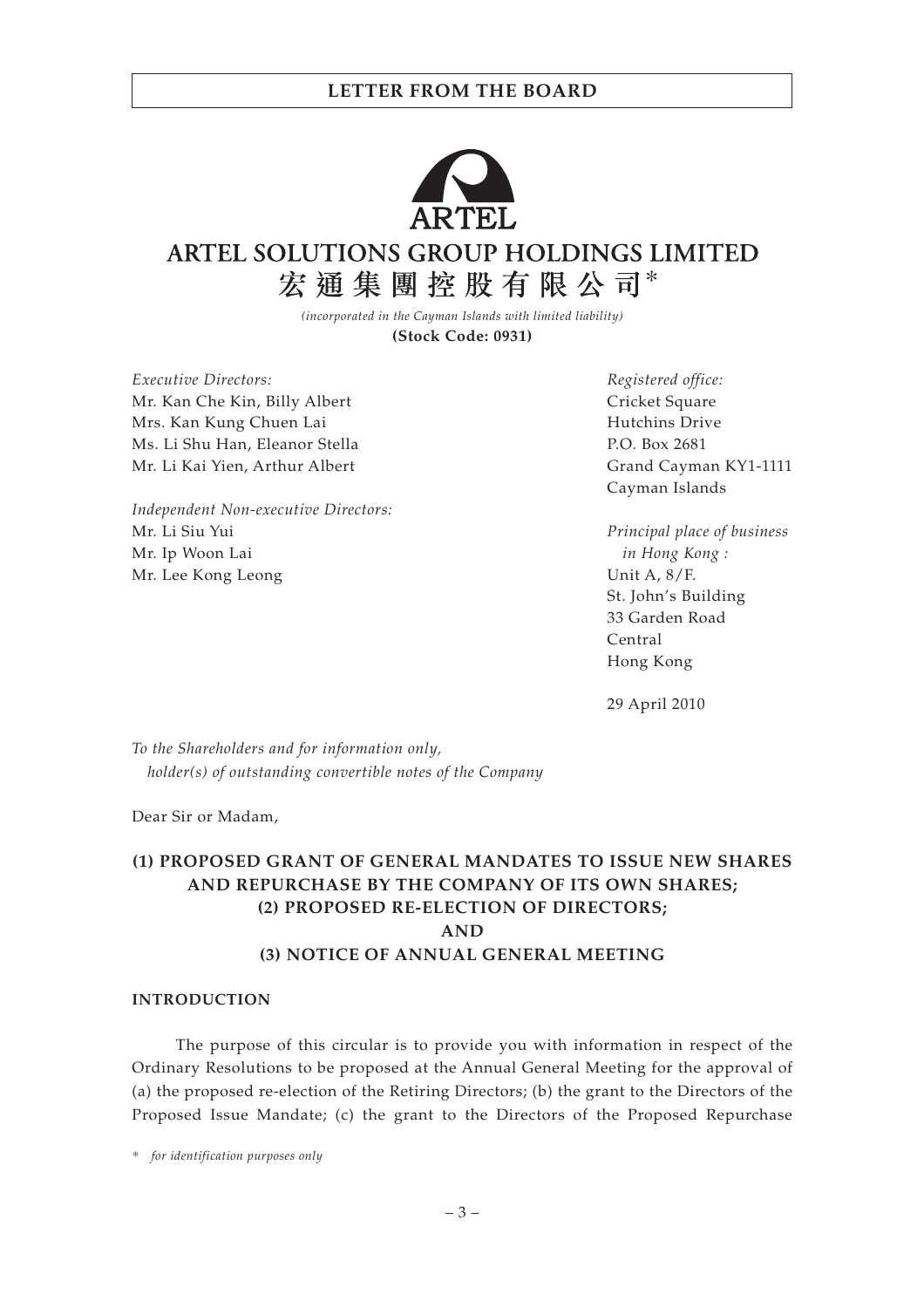### **LETTER FROM THE BOARD**

Mandate; and (d) the extension of the Proposed Issue Mandate by adding to it the aggregate amount of issued Shares repurchased under the Proposed Repurchase Mandate, as well as the AGM Notice.

#### **PROPOSED RE-ELECTION OF RETIRING DIRECTORS**

Pursuant to Article 87, Mr. Li Kai Yien, Arthur Albert and Ms. Li Shu Han, Eleanor Stella, being executive Directors, and Mr. Lee Kong Leong, being an independent non-executive Director, shall retire from office and, being eligible, will offer themselves for re-election at the Annual General Meeting.

Brief biography of the Retiring Directors to be re-elected at the Annual General Meeting are set out in Appendix I to this circular.

#### **PROPOSED GENERAL MANDATES TO ISSUE AND REPURCHASE SHARES**

At the annual general meeting of the Company held on 18 May 2009, ordinary resolutions were passed granting the Existing Issue Mandate and the Existing Repurchase Mandate to the Directors.

In accordance with the provisions of the Listing Rules and the terms of the Existing Issue Mandate and the Existing Repurchase Mandate, the Existing Issue Mandate and the Existing Repurchase Mandate shall lapse if, inter alia, they are revoked or varied by ordinary resolutions of the Shareholders in general meeting.

Resolutions to consider, and if thought fit, to approve the Proposed Issue Mandate and the Proposed Repurchase Mandate as set out in resolutions 4 and 5 in the AGM Notice respectively will also be proposed at the Annual General Meeting. With reference to the Proposed Issue Mandate and the Proposed Repurchase Mandate, the Directors wish to state that they have no immediate plans to issue or repurchase any Shares pursuant thereto. As at the Latest Practicable Date, the number of Shares in issue was 5,033,418,081 Shares. Subject to the passing of the resolution granting the Proposed Issue Mandate and on the basis that no further Shares will be issued or repurchased before the Annual General Meeting, the Company will be allowed to issue a maximum of 1,006,683,616 Shares, representing 20% of the 5,033,418,081 issued Shares, upon the exercise of the Proposed Issue Mandate.

The Proposed Issue Mandate and the Proposed Repurchase Mandate will expire at the earliest of (i) the conclusion of the next annual general meeting of the Company; (ii) the expiration of the period within which the next annual general meeting of the Company is required by the Articles of Association or any applicable laws to be held; and (iii) the passing of an ordinary resolution by the Shareholders in general meeting revoking or varying the Proposed Issue Mandate and the Proposed Repurchase Mandate.

An explanatory statement required by the Listing Rules to be sent to the Shareholders in connection with the Proposed Repurchase Mandate is set out in the Appendix II to this circular. The explanatory statement contains all information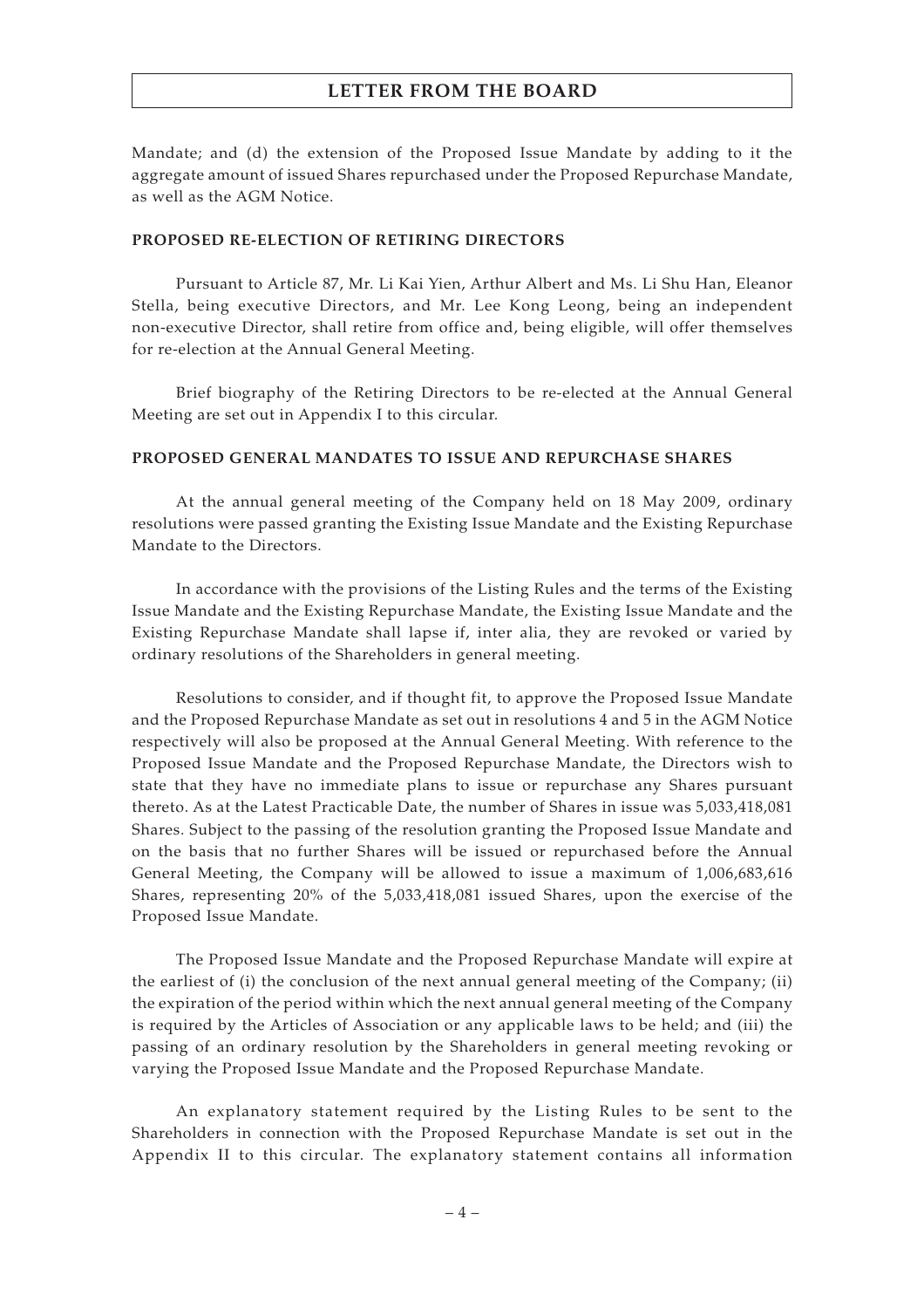## **LETTER FROM THE BOARD**

reasonably necessary to enable the Shareholders to make an informed decision on whether to vote for or against the relevant resolution at the Annual General Meeting in relation to the Proposed Repurchase Mandate.

### **ANNUAL GENERAL MEETING**

A notice convening the Annual General Meeting to be held at Unit A, 8/F., St. John's Building, 33 Garden Road, Central, Hong Kong on 31 May 2010 at 11:00 a.m. is set out on pages 12 to 15 of this circular.

A form of proxy for use by the Shareholders at the Annual General Meeting is enclosed with this circular. Whether or not you intend to attend and vote at the Annual General Meeting in person, you are requested to complete the form of proxy and return it to the office of the Company's Hong Kong branch share registrar, Tricor Standard Limited, at 26th Floor, Tesbury Centre, 28 Queen's Road East, Wanchai, Hong Kong in accordance with the instructions printed thereon as soon as possible and in any event not less than 48 hours before the time appointed for holding the Annual General Meeting or any adjournment thereof. Completion and return of the form of proxy will not prevent you from attending and voting at the Annual General Meeting or any adjourned meeting should you so wish.

### **RECOMMENDATION**

The Directors consider that the proposed Ordinary Resolutions for approval of (a) the proposed re-election of the Retiring Directors; (b) the grant to the Directors of the Proposed Issue Mandate; (c) the grant to the Directors of the Proposed Repurchase Mandate; and (d) the extension of the Proposed Issue Mandate by adding to it the aggregate amount of issued Shares repurchased under the Proposed Repurchase Mandate are in the interests of the Company, the Shareholders and, in particular, the Group as a whole. The Directors therefore recommend the Shareholders to vote in favour of the Ordinary Resolutions.

### **GENERAL INFORMATION**

Your attention is drawn to the additional information set out in the Appendices to this circular.

> Yours faithfully, For and on behalf of the Board **Artel Solutions Group Holdings Limited Kan Che Kin, Billy Albert** *Chairman*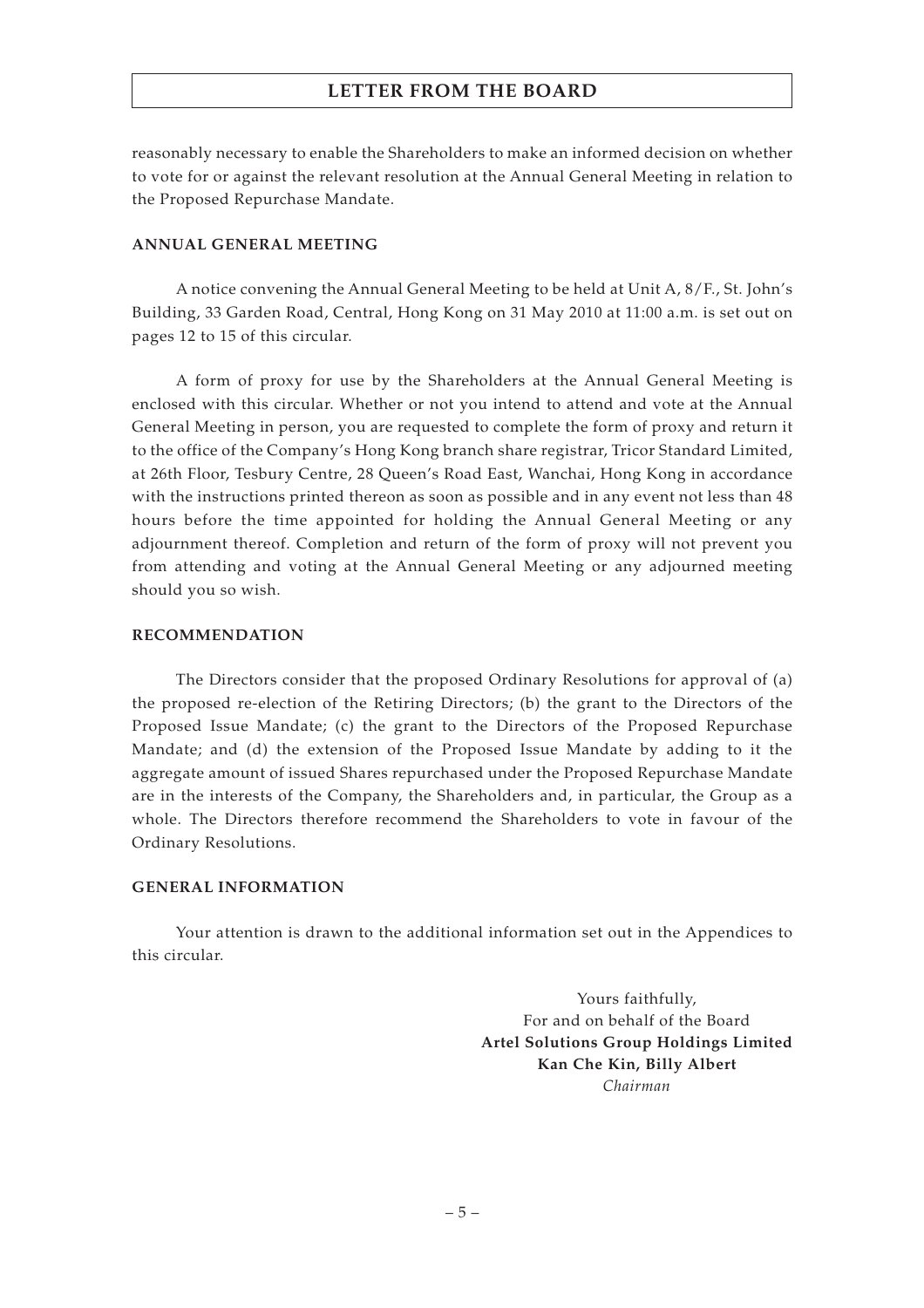## **APPENDIX I INFORMATION ON RETIRING DIRECTORS**

*This Appendix sets out the information, as required to be disclosed by the Listing Rules, on the Retiring Directors proposed to be re-elected at the Annual General Meeting.*

#### **EXECUTIVE DIRECTORS**

#### **Mr. Li Kai Yien, Arthur Albert ("Mr. Li")**

Mr. Li Kai Yien, Arthur Albert, aged 37, was appointed as an executive Director on 10 October 2007. Save for being an executive Director, Mr. Li does not hold any other position with any member of the Group.

Mr. Li graduated from University of Southern California with a Bachelor of Science degree in 1995. Mr. Li has been a Certified Public Accountant since 2001 and has more than 10 years' experience in accounting and securities trading. Mr. Li is currently a dealer representative of Philip Securities (HK) Ltd.

Mr. Li is a nephew of Mr. Kan Che Kin, Billy Albert ("Mr. Kan"), an existing controlling Shareholder and an executive Director, and brother of Ms. Li Shu Han, Eleanor Stella, an executive Director. Mrs. Kan Kung Chuen Lai, an executive Director, is the spouse of Mr. Kan. Save as disclosed, Mr. Li does not have any relationship with any Directors, senior management, substantial or controlling shareholders of the Company. Mr. Li is currently an executive director of Warderly International Holdings Limited, the shares of which are listed on the Stock Exchange. As at the Latest Practicable Date, save as disclosed, Mr. Li did not hold any directorship in listed public companies in the last three years. Mr. Li was interested in 3,000,000 Shares, representing approximately 0.06% of the issued share capital of the Company within the meaning of Part XV of the SFO as at the Latest Practicable Date.

The Company has not entered into any service contract with Mr. Li and he has not been appointed for a specific term, but he is subject to retirement by rotation and re-election in accordance with the Articles of Association. Mr. Li is entitled to an annual remuneration of HK\$10,000. His remuneration was determined with reference to his duties and responsibilities.

Save as disclosed, there is no information in relation to the re-election of Mr. Li which is required to be disclosed pursuant to Rule 13.51(2) of the Listing Rules and there are no other matters in relation to the re-election of Mr. Li that need to be brought to the attention of the Shareholders.

#### **Ms. Li Shu Han, Eleanor Stella ("Ms. Li")**

Ms. Li Shu Han, Eleanor Stella, aged 40, was appointed as an executive Director on 10 October 2007. Save for being an executive Director, Ms. Li does not hold any other position with any member of the Group.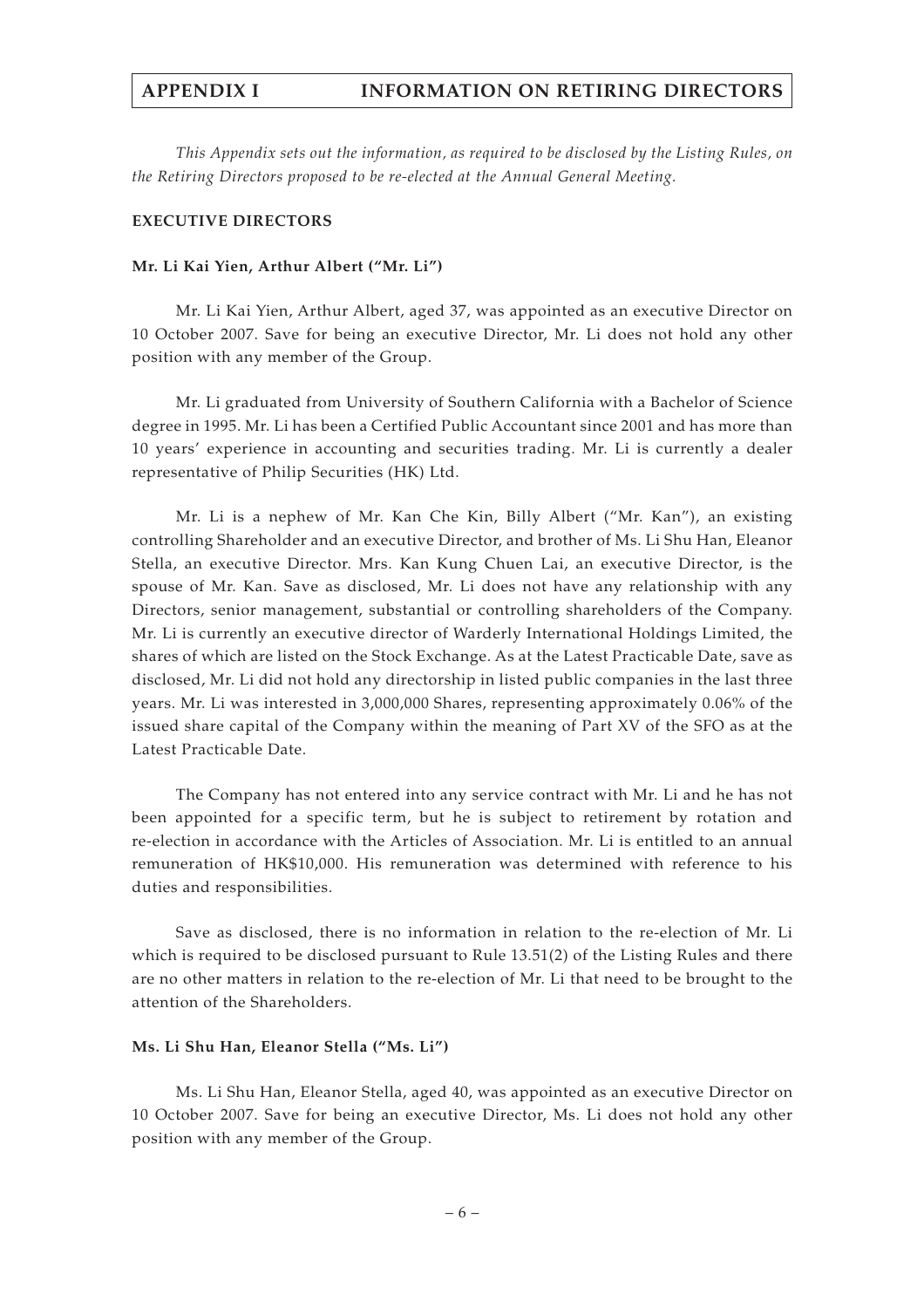# **APPENDIX I INFORMATION ON RETIRING DIRECTORS**

Ms. Li holds a Bachelor of Science Accounting degree from University of Southern California. Ms. Li was admitted as a member of American Institute of Certified Public Accountants and the Hong Kong Institute of Certified Public Accountants in 1995. She has experience in accounting and corporate finance. Ms. Li is currently a director of Wealth Loyal Development Limited, a private company engaged in investment holding.

Ms. Li is a niece of Mr. Kan and sister of Mr. Li. Save as disclosed, Ms. Li does not have any relationship with any Directors, senior management, substantial or controlling shareholders of the Company. Ms. Li is currently an executive director of Warderly International Holdings Limited, the shares of which are listed on the Stock Exchange. As at the Latest Practicable Date, save as disclosed, Ms. Li did not hold any directorship in listed public companies in the last three years. Ms. Li was interested in 2,000,000 Shares, representing approximately 0.04% of the issued share capital of the Company within the meaning of Part XV of the SFO as at the Latest Practicable Date.

The Company has not entered into any service contract with Ms. Li and she has not been appointed for a specific term, but she is subject to retirement by rotation and re-election in accordance with the Articles of Association. Ms. Li is entitled to an annual remuneration of HK\$10,000. Her remuneration was determined with reference to her duties and responsibilities.

Save as disclosed, there is no information in relation to the re-election of Ms. Li which is required to be disclosed pursuant to Rule 13.51(2) of the Listing Rules and there are no other matters in relation to the re-election of Ms. Li that need to be brought to the attention of the Shareholders.

### **INDEPENDENT NON-EXECUTIVE DIRECTOR**

#### **Mr. Lee Kong Leong ("Mr. Lee")**

Mr. Lee Kong Leong, aged 45, was appointed as an independent non-executive Director on 7 December 2006. Save for being an independent non-executive Director, Mr. Lee does not hold any other position with any member of the Group.

Mr. Lee holds a bachelor degree of Commerce in Accounting and Information Systems from the University of New South Wales. He began his professional career with Coopers & Lybrand in Malaysia in 1988. From 1989 to 1995, he held senior positions with PriceWaterhouseCoopers and C.P. Pokphand Ltd. in Hong Kong. He is a certified practicing accountant with the Australian Society of Certified Public Accountants and a member of the Hong Kong Institute of Certified Public Accountants. From 2001 to 2004, he was a director of Harbin Brewery Group Limited, the shares of which were listed on the Stock Exchange from 2002 to 2004.

Mr. Lee is currently an independent non-executive director of Warderly International Holdings Limited, the issued shares of which are listed on the Stock Exchange. As at the Latest Practicable Date, save as disclosed, Mr. Lee did not hold any directorship in listed public companies in the last three years and he was not interested in any Shares within the meaning of the SFO. He is not related to any Directors, senior management, substantial or controlling shareholders of the Company.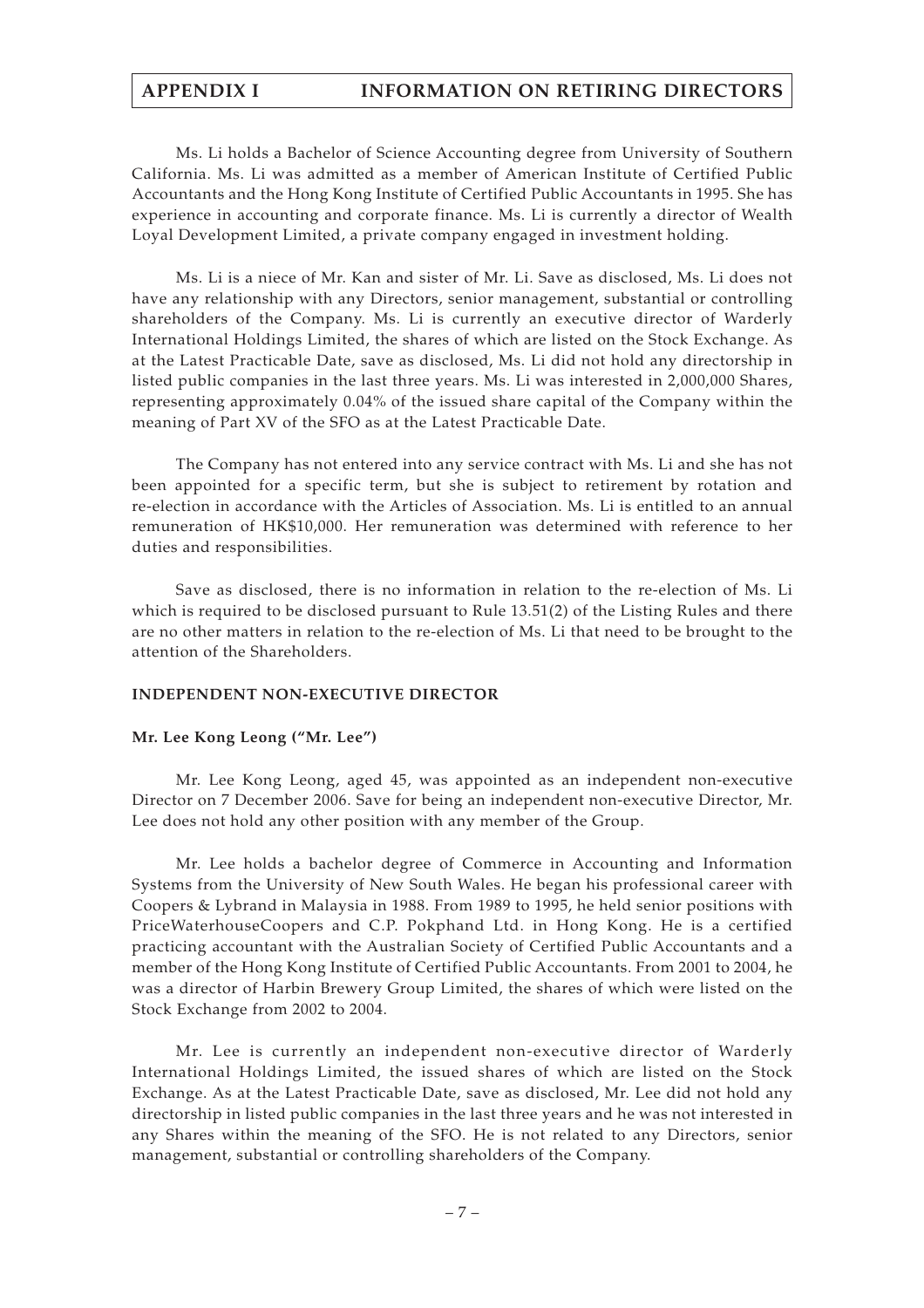# **APPENDIX I INFORMATION ON RETIRING DIRECTORS**

A judgment (the "Judgment") was granted by the District Court of Hong Kong on 13 August 2007 in favour of the Commissioner of Inland Revenue against Mr. Lee for a sum of HK\$3,226,027.76 together with interest thereon at the rate of 11% per annum from 18 October 2006 to 13 August 2007 and HK\$930.00 fixed costs. The claim arose out of unpaid tax. Mr. Lee has requested the Inland Revenue Department for permission to pay the Judgment sum by installments and the Inland Revenue Department had approved his application.

The Company has not entered into any service contract with Mr. Lee and he has not been appointed for a specific term, but he is subject to retirement by rotation and re-election in accordance with the Articles of Association. Mr. Lee is entitled to an annual remuneration of HK\$50,000. His remuneration was determined with reference to his duties and responsibilities.

Save as disclosed, there is no information in relation to the re-election of Mr. Lee which is required to be disclosed pursuant to Rule 13.51(2) of the Listing Rules and there are no other matters in relation to the re-election of Mr. Lee that need to be brought to the attention of the Shareholders.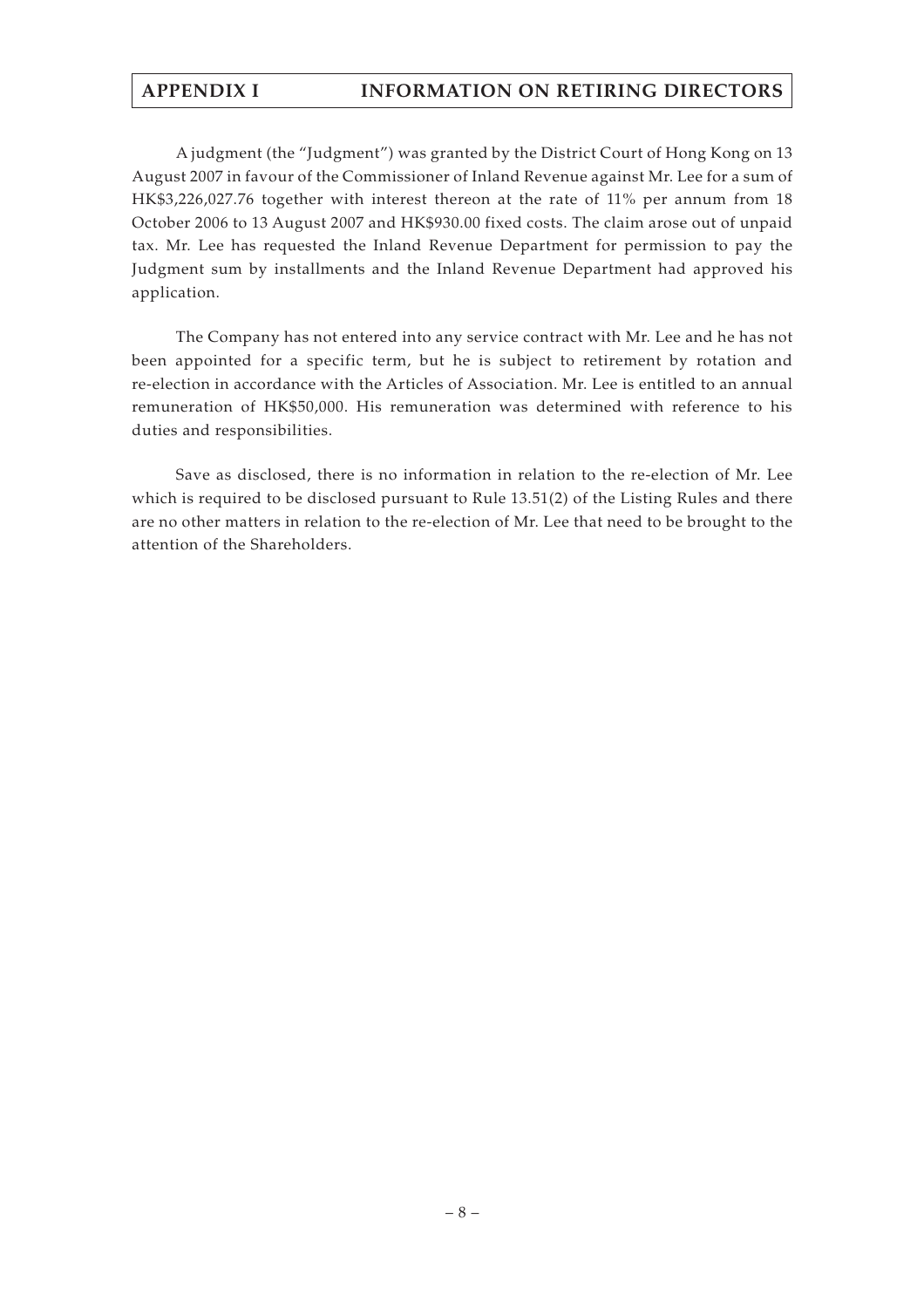### **APPENDIX II EXPLANATORY STATEMENT ON SHARE REPURCHASE MANDATE**

*This Appendix contains the particulars that are required by the Listing Rules to be included in an explanatory statement to enable the Shareholders to make an informed view on whether to vote for or against the resolution to be proposed at the Annual General Meeting in relation to the Proposed Repurchase Mandate.*

### **(1) Share Capital**

As at the Latest Practicable Date, the number of Shares in issue was 5,033,418,081 Shares. Subject to the passing of the resolution granting the Proposed Repurchase Mandate and on the basis that no further Shares will be issued or repurchased before the Annual General Meeting, the Company will be allowed to repurchase a maximum of 503,341,808 Shares, representing 10% of the 5,033,418,081 issued Shares, during the period ending on the earlier of the conclusion of the next annual general meeting of the Company or the date by which the next annual general meeting of the Company is required to be held by law or the date upon which such authority is revoked or varied by a resolution of the Shareholders in general meeting.

#### **(2) Source of Funds**

Repurchases must be funded out of fund legally available for the purpose and in accordance with the Articles of Association and the laws of the jurisdiction in which the company is incorporated or otherwise established.

### **(3) Reasons for Repurchase**

The Directors believe that it is in the best interests of the Company and the Shareholders to seek a general authority from the Shareholders to enable the Company to repurchase its Shares on the Stock Exchange. Such repurchases may, depending on market conditions, and funding arrangements at the time, lead to an enhancement of the net asset value of the Company and, or earnings per Share and will only be made when the Directors believe that such a repurchase will benefit the Company and the Shareholders.

The Directors have no present intention to repurchase any Shares and they would only exercise the power to repurchase in circumstances where they consider that the repurchase would be in the best interests of the Company. The Directors consider that if the general mandate to repurchase Shares were to be exercised in full at the currently prevailing market value, it may have adverse impact on the working capital position and gearing position of the Company, as compared with the positions disclosed in the audited accounts contained in the annual report of the Company for the financial year ended 31 December 2009. The Directors do not propose to exercise the mandate to repurchase Shares to such extent as would, in the circumstances, have a material adverse effect on the working capital requirements of the Company or the gearing levels of the Company which in the opinion of the Directors are from time to time appropriate for the Company.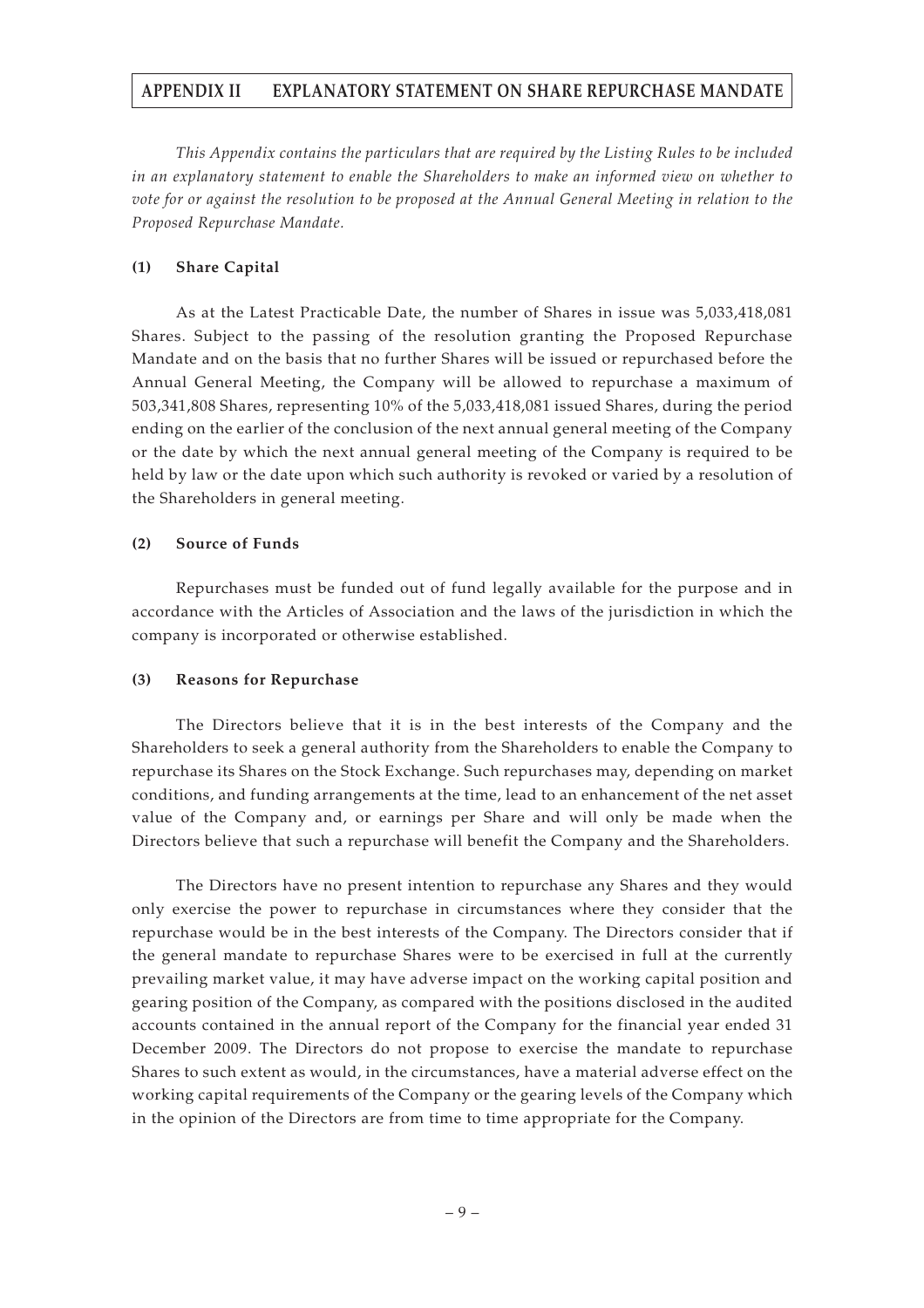### **APPENDIX II EXPLANATORY STATEMENT ON SHARE REPURCHASE MANDATE**

#### **(4) Share Prices**

The following table shows the highest and lowest prices at which the Shares have been traded on the Stock Exchange in each of the 12 months immediately preceding the Latest Practicable Date:

|                                       | Price per Share |        |
|---------------------------------------|-----------------|--------|
| Month                                 | Highest         | Lowest |
|                                       | HK\$            | HK\$   |
| 2009                                  |                 |        |
| May                                   | 0.510           | 0.217  |
| June                                  | 0.720           | 0.415  |
| July                                  | 0.550           | 0.325  |
| August                                | 0.480           | 0.360  |
| September                             | 0.510           | 0.370  |
| October                               | 0.395           | 0.340  |
| November                              | 0.570           | 0.325  |
| December                              | 0.440           | 0.370  |
| 2010                                  |                 |        |
| January                               | 0.430           | 0.350  |
| February                              | 0.455           | 0.380  |
| March                                 | 0.720           | 0.390  |
| April (up to and including the Latest |                 |        |
| Practicable Date)                     | 0.700           | 0.590  |

### **(5) Disclosure of interests and minimum public holding**

To the best of their knowledge, having made all reasonable enquiries, none of the Directors nor any of their associates currently intend to sell any Shares to the Company or its subsidiaries in the event that the Proposed Repurchase Mandate is approved.

The Directors have undertaken to the Stock Exchange that, so far as the same may be applicable, they will exercise the Proposed Repurchase Mandate in accordance with the Listing Rules and the applicable laws of the Cayman Islands.

No connected person (as defined in the Listing Rules) of the Company has notified the Company that he has a present intention to sell any Shares to the Company, or has undertaken not to do so, in the event that the Proposed Repurchase Mandate is approved.

If as a result of a repurchase of Shares, a Shareholder's proportionate interest in the voting rights of the Company increases, such increase will be treated as an acquisition for the purposes of Rule 32 of the Code. Accordingly, a Shareholder, or group of Shareholders acting in concert (as defined in the Code), depending on the level of increase of the Shareholders' interest, could obtain or consolidate control of the Company and become obliged to make a mandatory offer in accordance with Rule 26 of the Code.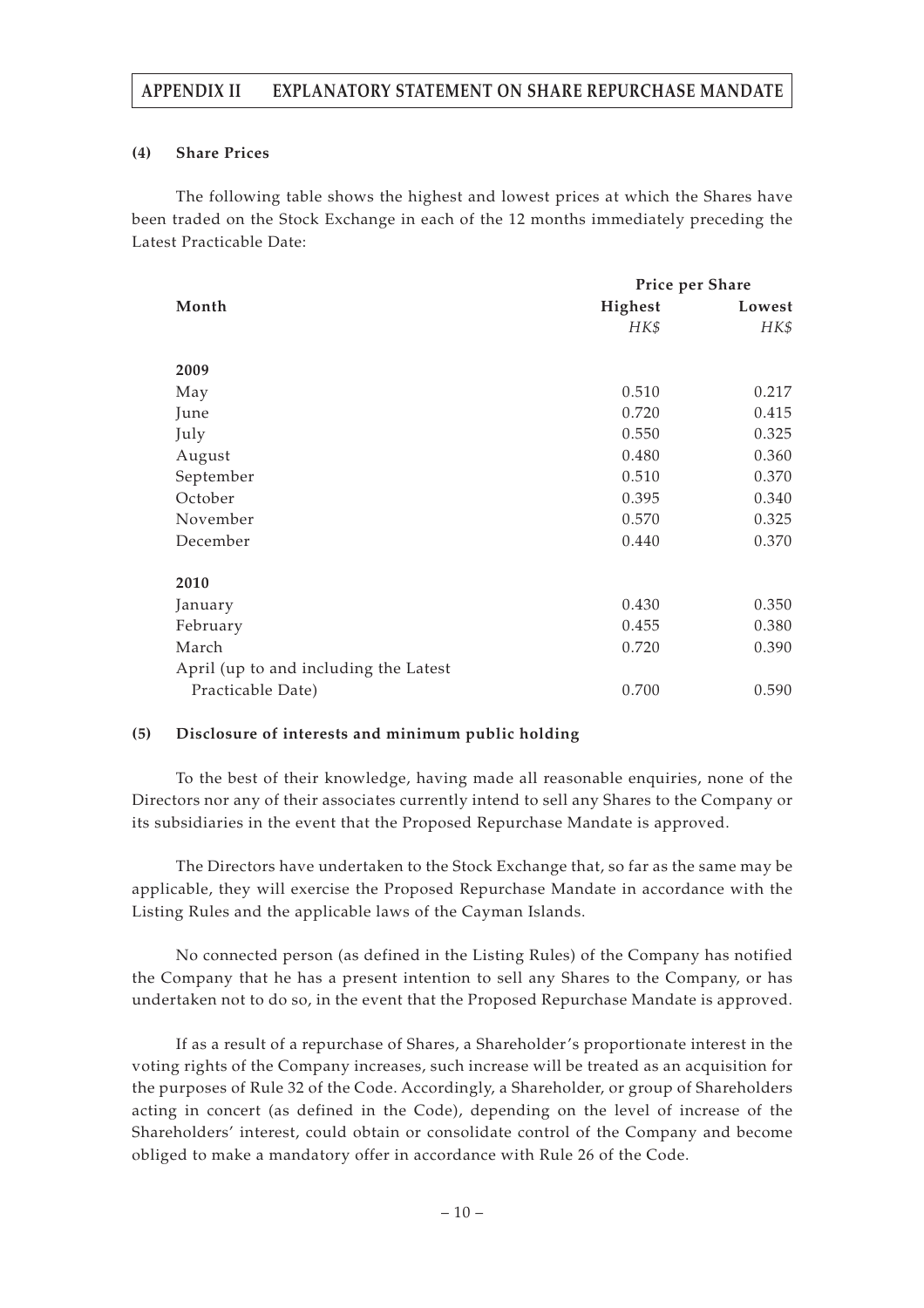### **APPENDIX II EXPLANATORY STATEMENT ON SHARE REPURCHASE MANDATE**

As at the Latest Practicable Date, the following Shareholder was interested in more than 10% of the issued Shares:

| <b>Name</b>               | <b>Number of Shares</b> | Percentage of<br>shareholding |
|---------------------------|-------------------------|-------------------------------|
| Kan Che Kin, Billy Albert | 3,350,694,403 Shares    | $66.57\%$                     |

In the event that the Directors shall exercise the Proposed Repurchase Mandate in full and assuming there is no change in the issued share capital of the Company as at the date of passing of relevant resolution granting the Proposed Repurchase Mandate, the interest of the above Shareholder would be increased to approximately 73.97%. The Directors are not aware of any consequences of such increase under Rule 26 of the Code.

The Listing Rules prohibit a company from making repurchase on the Stock Exchange if the result of the repurchase would be that less than 25% (or such other prescribed minimum percentage as determined by the Stock Exchange) of the issued share capital would be held in public hands. The Directors do not propose to repurchase Shares which would result in less than the prescribed minimum percentage of Shares being held in public hands.

The Company has not repurchased any Shares (whether on the Stock Exchange or otherwise) in the six months preceding the Latest Practicable Date.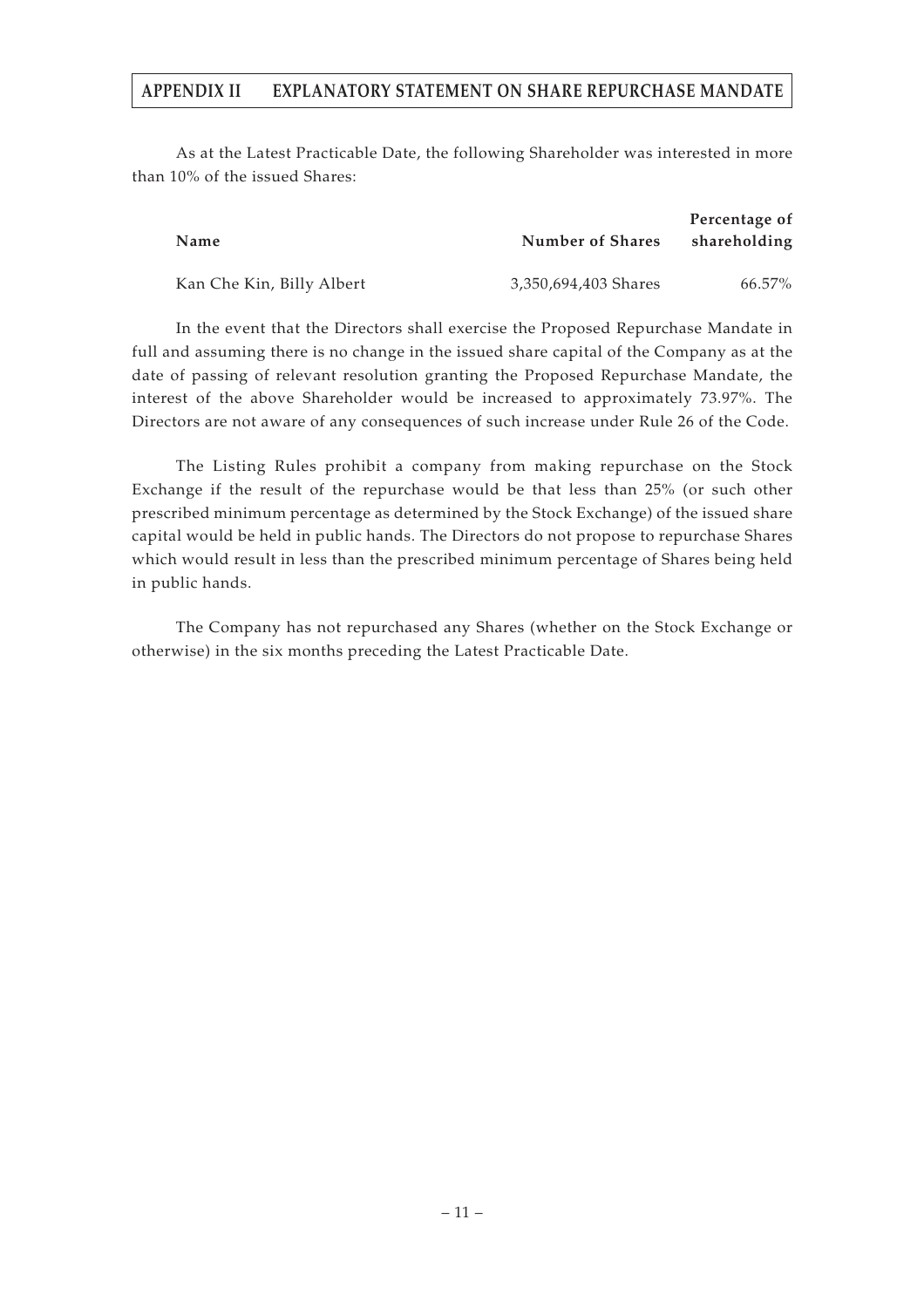

ARTEL SOLUTIONS GROUP HOLDINGS LIMITED 宏通集團控股有限公司\*

> *(incorporated in the Cayman Islands with limited liability)* **(Stock Code: 0931)**

**NOTICE IS HEREBY GIVEN** that the annual general meeting of Artel Solutions Group Holdings Limited (the "**Company**") will be held at Unit A, 8/F., St. John's Building, 33 Garden Road, Central, Hong Kong on 31 May 2010 at 11:00 a.m. to transact the following ordinary business:

- 1. to receive and consider the audited consolidated financial statements and reports of the directors (the "**Directors**") and auditors of the Company for the year ended 31 December 2009;
- 2. to re-elect Directors and to authorise the board of Directors to fix the Directors' remuneration;
- 3. to re-appoint auditors and to authorise the board of Directors to fix their remuneration;

and as special business and, if thought fit, passing the following resolutions as ordinary resolutions:

- 4. "**THAT**:
	- (a) subject to paragraph (c) below, pursuant to the Rules (the "**Listing Rules**") Governing the Listing of Securities on The Stock Exchange of Hong Kong Limited (the "**Stock Exchange**"), the exercise by the Directors during the Relevant Period of all the powers of the Company to allot, issue and deal with unissued shares of the Company (the "**Shares**") and to make or grant offers, agreements and options, including warrants to subscribe for Shares, which might require the exercise of such powers be and the same is hereby generally and unconditionally approved;
	- (b) the approval in paragraph (a) above shall authorise the Directors during the Relevant Period to make or grant offers, agreements and options which might require the exercise of such powers after the end of the Relevant Period;

*\* for identification purposes only*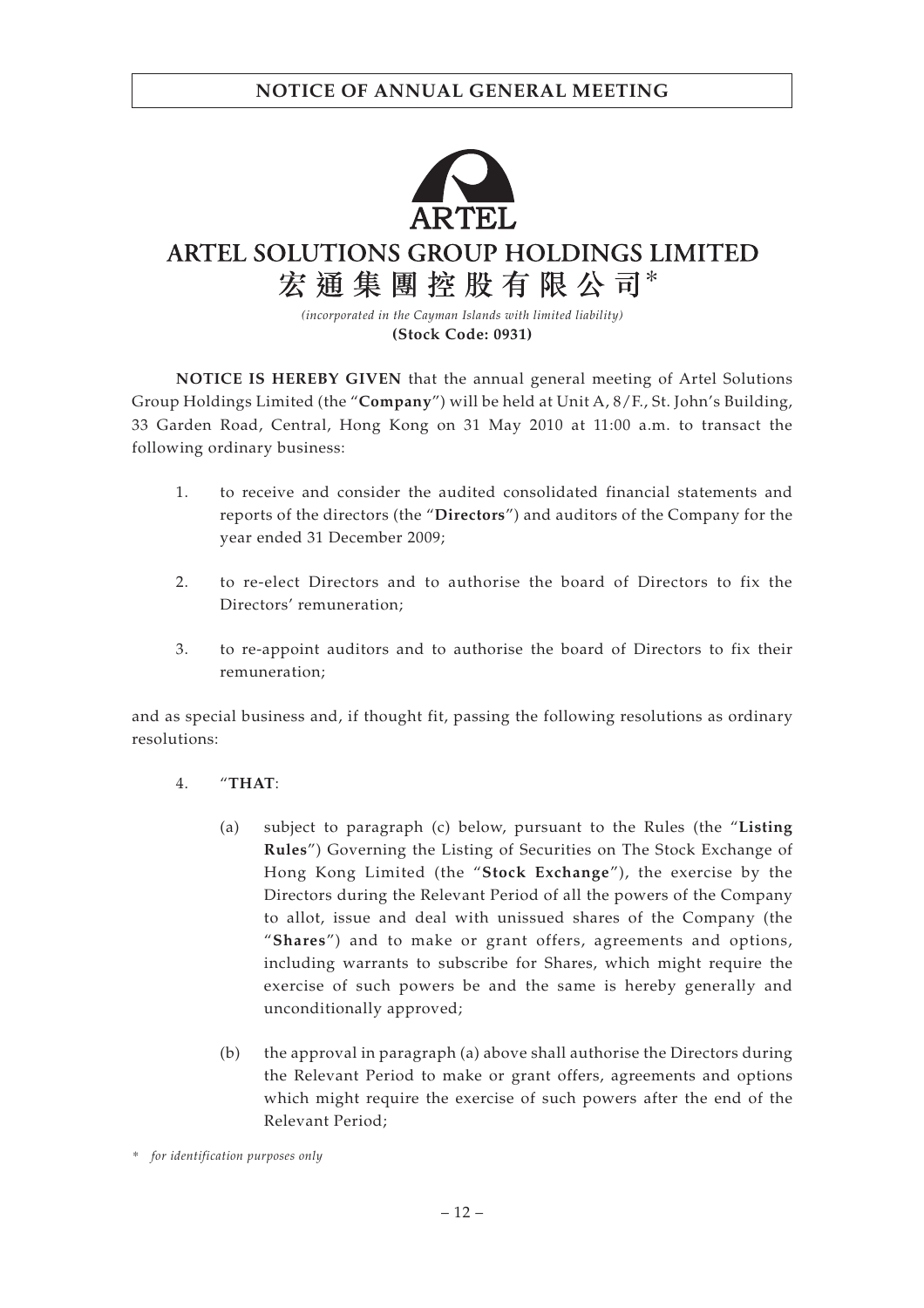# **NOTICE OF ANNUAL GENERAL MEETING**

- (c) the aggregate nominal amount of share capital allotted or agreed conditionally or unconditionally to be allotted (whether pursuant to options or otherwise), issued or dealt with by the Directors pursuant to the approval in paragraph (a) above, otherwise than pursuant to (i) a Rights Issue; or (ii) the exercise of any options granted under the share option scheme of the Company; or (iii) any scrip dividend or similar arrangements providing for the allotment and issue of Shares in lieu of the whole or part of a dividend on Shares in accordance with the articles of association of the Company in force from time to time; or (iv) any issue of Shares upon the exercise of rights of subscription or conversion under the terms of any warrants issued by the Company or any securities which are convertible into Shares, shall not exceed the aggregate of:
	- (aa) 20 per cent. of the aggregate nominal amount of the share capital of the Company in issue on the date of the passing of this resolution; and
	- (bb) (if the Directors are so authorised by a separate ordinary resolution of the shareholders of the Company) the nominal amount of any share capital of the Company repurchased by the Company subsequent to the passing of this resolution (up to a maximum equivalent to 10 per cent. of the aggregate nominal amount of the share capital of the Company in issue on the date of the passing of this resolution),

and the authority pursuant to paragraph (a) of this resolution shall be limited accordingly; and

(d) for the purpose of this resolution:

"**Relevant Period**" means the period from the date of the passing of this resolution until whichever is the earliest of:

- (i) the conclusion of the next annual general meeting of the Company;
- (ii) the expiration of the period within which the next annual general meeting of the Company is required by applicable laws or the articles of association of the Company to be held; and
- (iii) the passing of an ordinary resolution by the shareholders of the Company in general meeting revoking or varying the authority given to the Directors by this resolution;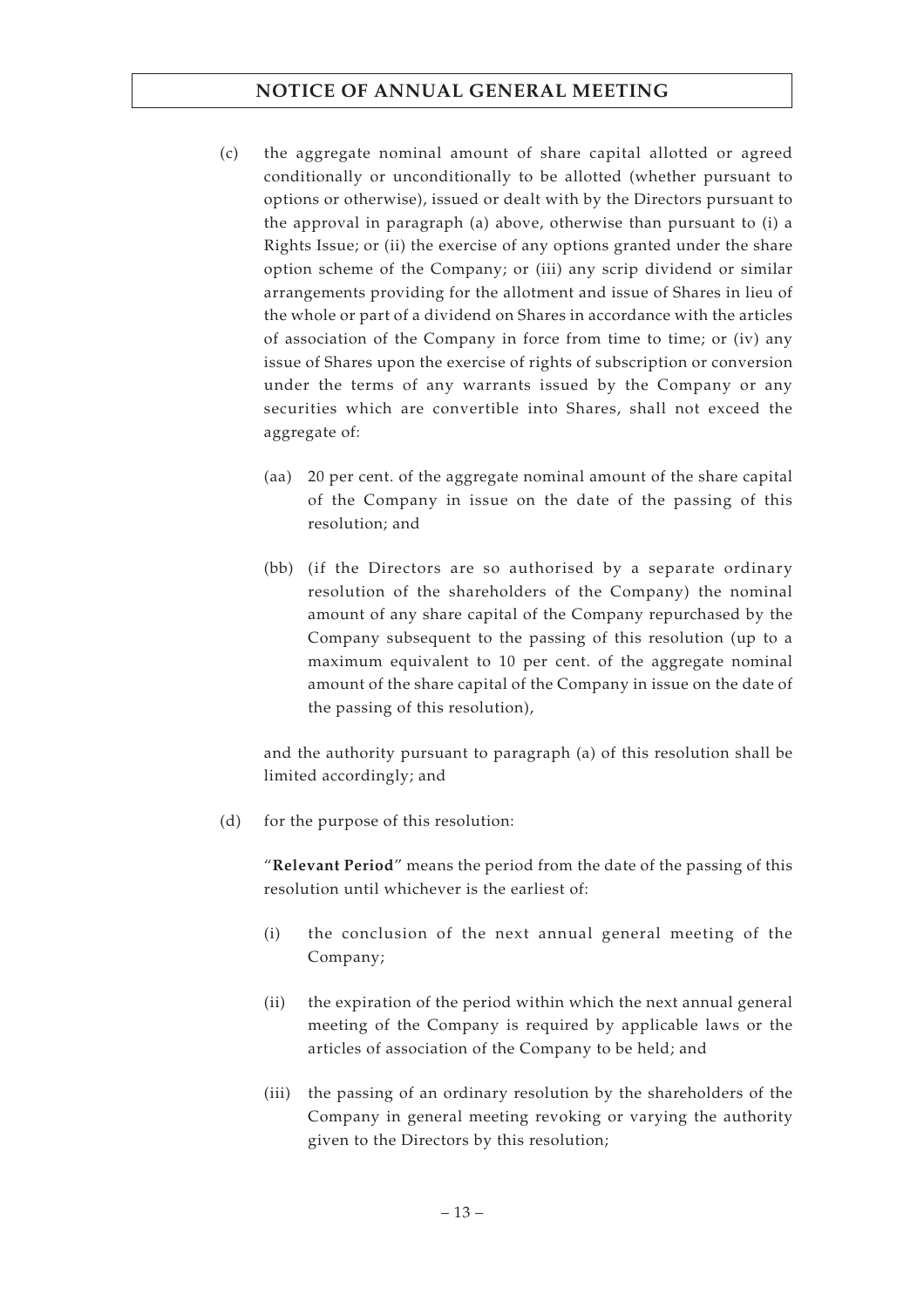# **NOTICE OF ANNUAL GENERAL MEETING**

"**Rights Issue**" means an offer of Shares, or offer or issue of warrants, options or other securities giving rights to subscribe for Shares open for a period fixed by the Directors to holders of Shares on the register on a fixed record date in proportion to their then holdings of Shares (subject to such exclusion or other arrangements as the Directors may deem necessary or expedient in relation to fractional entitlements, or having regard to any restrictions or obligations under the laws of, or the requirements of, or the expense or delay which may be involved in determining the existence or extent of any restrictions or obligations under the laws of, or the requirements of, any jurisdiction outside Hong Kong or any recognised regulatory body or any stock exchange outside Hong Kong)."

### 5. "**THAT**:

- (a) the exercise by the Directors during the Relevant Period of all powers of the Company to purchase the Shares on the Stock Exchange or any other stock exchange on which the Shares may be listed and recognised by the Securities and Futures Commission and the Stock Exchange for such purpose, and otherwise in accordance with the rules and regulations of the Securities and Futures Commission, the Stock Exchange and all applicable laws in this regard, be and the same is hereby generally and unconditionally approved;
- (b) the aggregate nominal amount of Shares which may be purchased by the Company pursuant to the approval in paragraph (a) during the Relevant Period shall not exceed 10 per cent. of the aggregate nominal amount of the issued share capital of the Company as at the date of the passing of this resolution and the authority pursuant to paragraph (a) of this resolution shall be limited accordingly; and
- (c) for the purposes of this resolution, "**Relevant Period**" means the period from the date of the passing of this resolution until whichever is the earliest of:
	- (i) the conclusion of the next annual general meeting of the Company;
	- (ii) the expiration of the period within which the next annual general meeting of the Company is required by the applicable laws or the articles of association of the Company to be held; and
	- (iii) the passing of an ordinary resolution by the shareholders of the Company in general meeting revoking or varying the authority given to the Directors by this resolution."